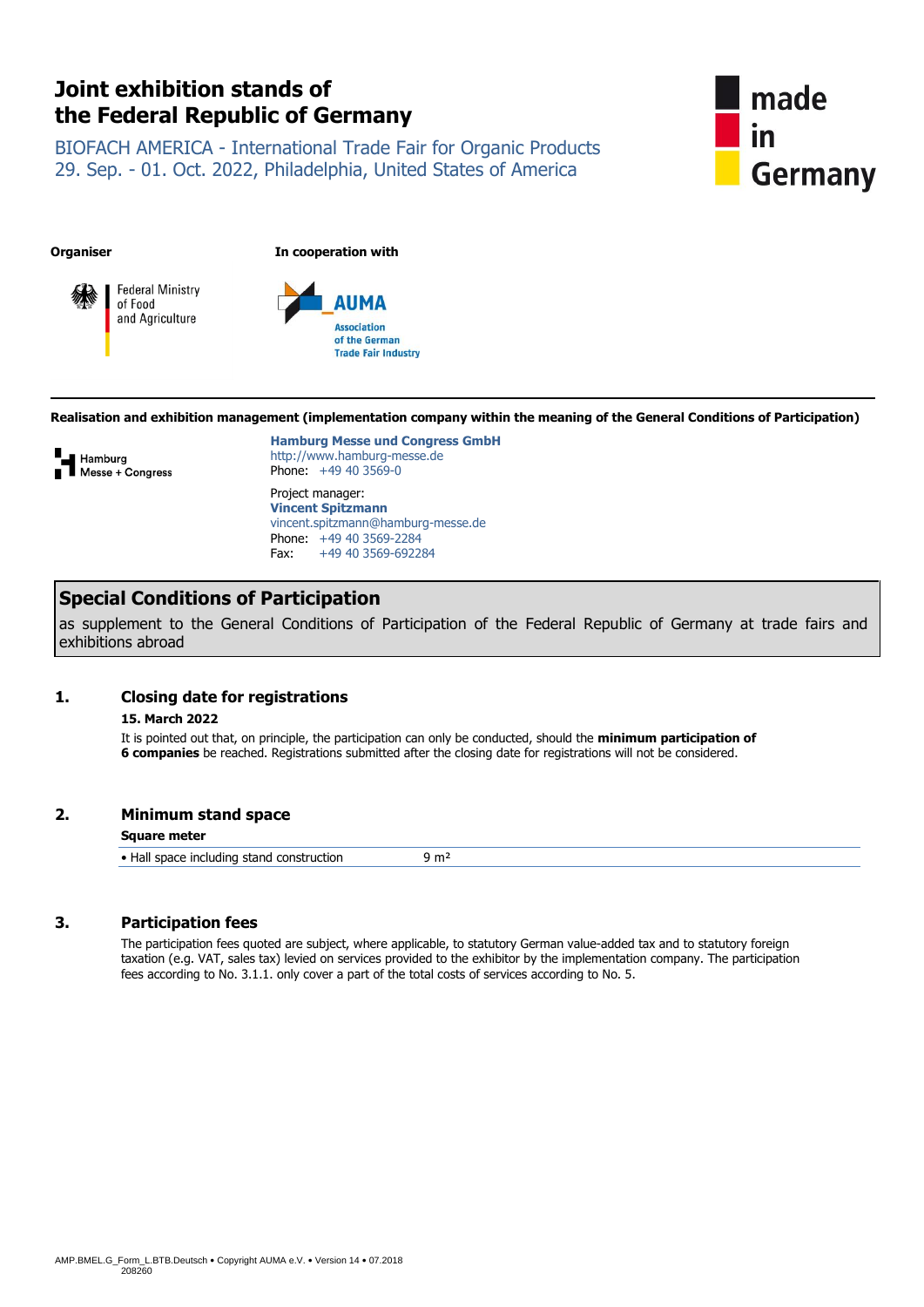# **Joint exhibition stands of the Federal Republic of Germany - 2 -**

BIOFACH AMERICA - International Trade Fair for Organic Products 29. Sep. - 01. Oct. 2022, Philadelphia, United States of America

#### **3.1. Square meter**

**3.1.1.** Participation fee/s for companies taking part in this official participation of the Federal Ministry of Food and Agriculture in **2022** up to and including the **4th time:**

• **EURO 765/m²** in the hall including stand construction up to 100 m²

**3.1.2.** Participation fee/s for companies taking part in this official participation of the Federal Ministry of Food and Agriculture in **2022** for the **5th time or more:**

• not applicable

**3.1.3.** Participation fee/s for stand space exceeding 100 m<sup>2</sup> in the hall as well as for exhibitors, that cannot sign the attached declaration regarding double-funding respectively participation of the public sector (public authorities or public companies): • **EURO 1600/m²** in the hall including stand construction

# **3.1.4.** Sub-Exhibitor

A fixed amount of **500,00 Euro** is charged for each **sub-exhibitor** at the joint exhibition stands.

#### **3.2. Further Options**

• not applicable

#### **4. Mandatory Fee/s**

• not applicable

#### **5. Services**

The payment of the participation fee/s according to No. 3 includes the following services:

#### **5.1. Company-specific services**

All materials and facilities shall be at the disposal of the exhibitor, on a rental basis, only for the duration of the event, and may in no way be damaged or modified. Damaged or modified components and devices shall be repaired or replaced at the expense of the exhibitor.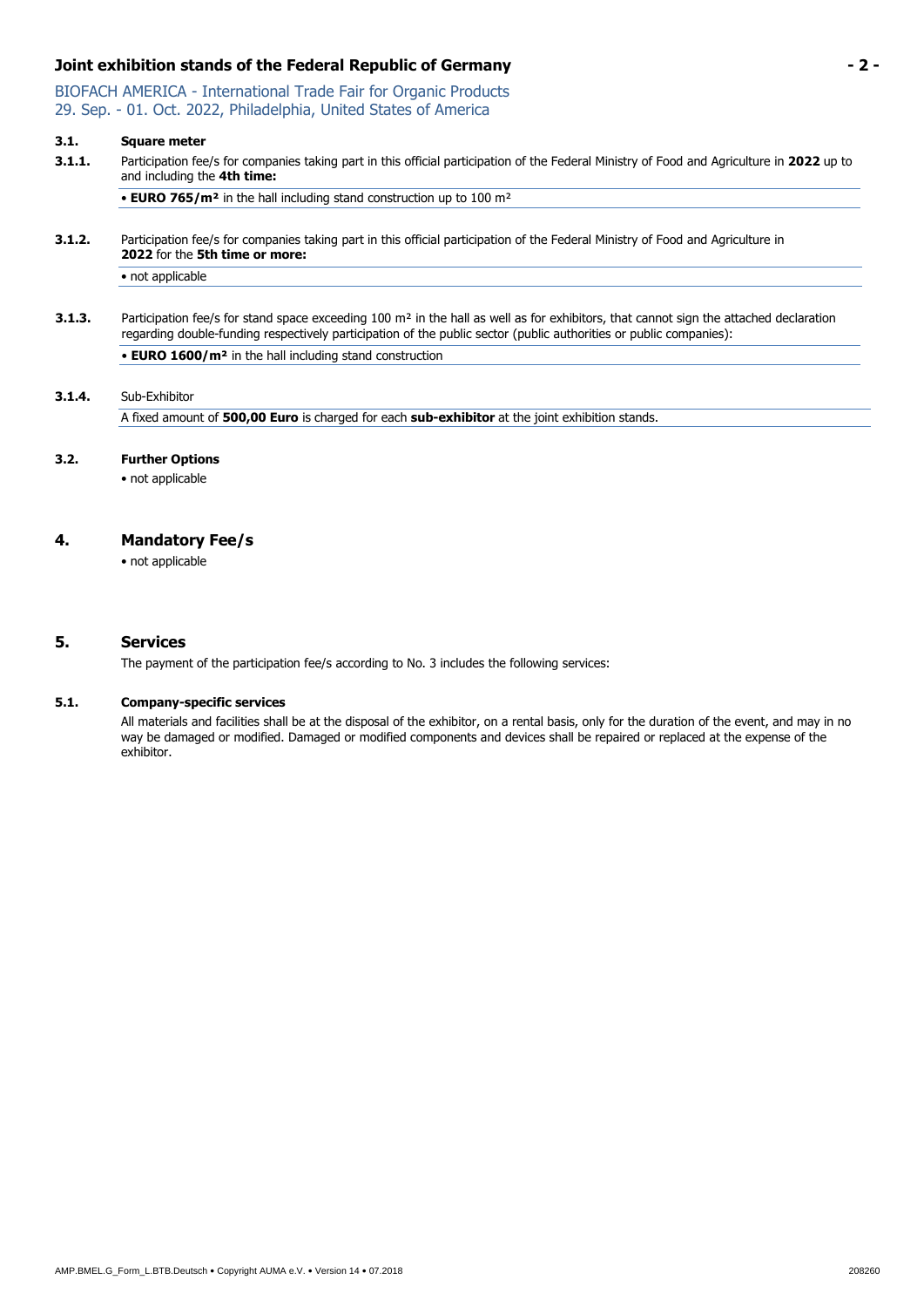# **Joint exhibition stands of the Federal Republic of Germany - 3 -**

BIOFACH AMERICA - International Trade Fair for Organic Products 29. Sep. - 01. Oct. 2022, Philadelphia, United States of America

#### **5.1.1. Square meter**

#### **5.1.1.1. Hall space including stand construction**

• Provision of stand space in the hall with the stand design bearing "made in Germany". Exhibitors are not allowed to obscure elements of the stand design for the complete duration of the exhibition. Ceiling suspensions are not permitted.

• Uniform stand lettering

• Back and dividing walls

• Furnishings: **1 table, 4 chairs, 1 counter unit (lockable), 6m shelves ,1 coat rack, 1 waste paper basket**

- Uniform floor covering on the stand
- General stand lighting
- Electricity: Supply voltage:

- one socket (max. capacity 2 kW; without distribution/switching panel)

NB: Costs for additional electricity supply to the stand (for both light and power current) from the nearest distribution point will be charged to the exhibitor, and will be invoiced on the basis of the kW registered by the exhibitor. Additional light and power current usage have to be paid by the exhibitor.

#### **5.1.1.2. Outdoor area (space only)**

• not applicable

#### **5.2. General services**

• Technical and organisational support of exhibitors by the realisation company during preparation and realisation of the participation • Setting up of an information stand with service arrangements / set-ups

- Entry into the website of the German participation into the German participation directory or if arranged entry into the German participation directory (no liability shall be accepted for incorrect entries)
- Uniform setting design of the German participation in accordance with CI concept
- General lighting of the German participation
- Daily cleaning of the aisles within the German participation in the hall (cleaning of stand space, exhibits, and exhibit holders are the responsibility of the exhibitor)
- Accompanying measures: **Internetpresentation www.german-pavilion.com and Flyer**

#### **5.2.1 Co-exhibitors**

• Use of the information stand of the German participation

• Accompanying measures corresponding to those for exhibitors.

#### **5.3. Waiver**

Waiving individual company specific or general services shall not constitute a claim for a reduction of the participation fee. Under no circumstances may uniform design elements be foregone.

#### **6. Payment conditions**

Duty to 20 % of the participation fee, based on the area size requested (according to No. 3), as well as of mandatory fee/s (according to No. 4), shall begin upon submission of registration in writing. Payment of this amount is due upon receipt of a corresponding invoice for payment in advance. On admission, payment shall be due of the outstanding amount, immediately upon receipt of the final invoice.

Costs related to the participation of a sub-exhibitor according to No. 3.1.4. and 4 shall be due with his admission. The corresponding amount has to be paid by the exhibitor to the implementation company.

# **7. German products**

In the official German participation in the trade fair, only German products may be present, displayed and offered for sale as exhibits. The exhibitor in question has to remove, without delay, foreign products he brought with him in breach of this rule from the stand at his own expense. For each case of non-removal the exhibitor shall be liable to pay a contractual penalty of EUR 250 and EUR 25 respectively per bottle in the case of beverages that must be paid immediately.

Should the exhibitor still refuse to remove the foreign products, the exhibition director shall order the removal at the exhibitor's expense. Exhibitors who fail to comply with the exhibition director's request to remove specific exhibits from the stand that do not meet the conditions for granting aid will no longer be allowed to take part in official joint exhibition stands staged by the Federal Ministry of Food and Agriculture in the future.